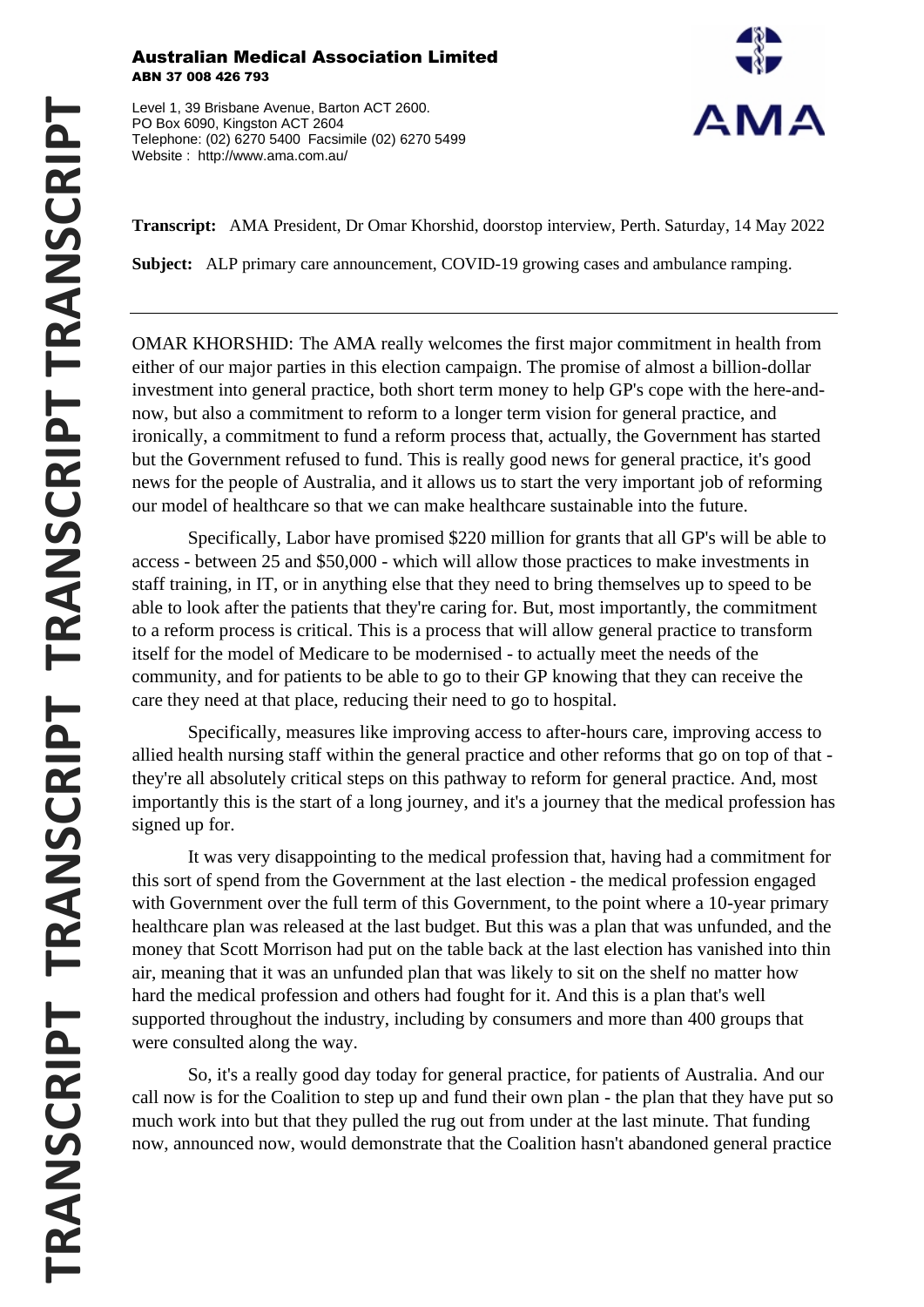and I'm really looking forward to see if they're going to respond to today's announcement from Labor.

QUESTION: Can you just expand on - for our understanding – how GP's and the services they offer have changed over the years? You've got, I think, clinics attached to some of the emergency- some of the hospitals. You can get more doctors to come to your home if you need to. Can you just articulate the specific changes that you're after with GP's?

OMAR KHORSHID: The AMA supports the 10-year primary healthcare plan and its full implementation over time - and it is a long-term vision that is difficult to capture in a brief comment. But, at the core of this plan is something called Voluntary Patient Enrolment where both a practice and a patient make a commitment to each other. We think this is something that would apply to people over the age of 65 or 70 who are living with a number of chronic diseases. And that commitment to the GP will open up services that can be specifically designed for that patient and for the patients of a particular practice.

That means governments could invest extra funds into dietitians in an area where they know there's a lot of obesity; they can invest in diabetes educators in general practice where a practice has lot- that has a lot of patients with diabetes. These are the kinds of things that we can do if we have a system that's designed to manage people with chronic disease.

So there's- as I said, there's a lot of bolt-ons, but, at the core of the reform is the concept that patients will voluntarily be able to sign up with the GP practice of their choice.

QUESTION: Sorry, but can't you do that now?

OMAR KHORSHID: What we have at the moment is a Medicare system that was designed in the 1980's, where care is all episodic and GP's are funded to provide a particular time-based service and the funding model supports very short consults. If you're a bulk billing practice, the only way to really make that work economically is to see patients for six to 10 minutes and to see them repeatedly. And, in our view and in the view of the College of General Practitioners, that is not good medicine.

We know that many patients have many problems. Many patients are living with significant mental health concerns. You can't go through those in short consults, but these bulk billing clinics just can't afford to do longer consults because they're not properly funded.

So, this about changing the whole structure, the culture of general practice. And we think, although it's a relatively small step right now, it's starting us out on a journey that we absolutely need to take.

QUESTION: That's about expanding services then, isn't it?

OMAR KHORSHID: The whole reform is about expanding services in a targeted way - to make the general practice your healthcare home. That is, with a program that's designed for you, and also for the other people who are patients of that practice, rather than it being completely generic and completely defined by the amount of time that a patient spends face to face with their GP.

QUESTION: One of the many complaints is a lack of GP's who bulk bill. Will this go any way to fixing that problem?

OMAR KHORSHID: We have very high rates overall of bulk billing, but we certainly acknowledge that, in parts of Australia, it is difficult to find a GP practice that bulk bills. And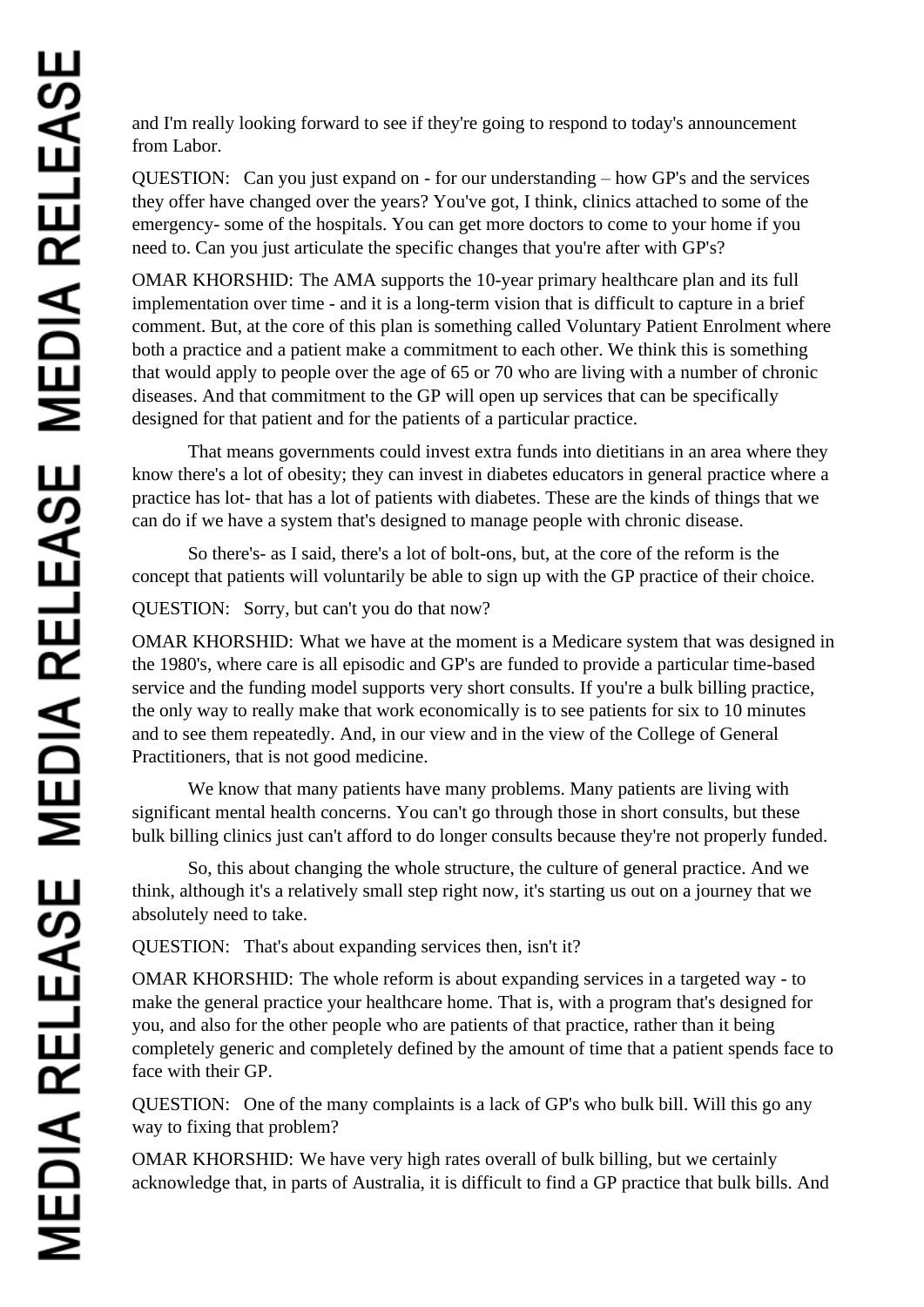increasing, post-pandemic, it's actually quite hard to find an appointment with any GP within a reasonable time.

So, it's really important that we, in bringing in these reforms, we make general practice a career that's attractive for doctors. Right now, only around 15 per cent of medical students are interested in a career in general practice, and we really need that number to be up around 50 per cent. So, there's a big job to do to make general practice attractive. And part of the problem with it is, that it's built on a system designed in the 80's. So, we've got to bring that system into the future and, of course, we've got to properly fund general practice. And the sad reality of Medicare is that both parties, over the entire history of Medicare, have failed to invest in it, have failed to reform it, and have failed to even keep pace with what it used to be worth when it started in the mid 80's.

So the value of your rebate when you go and see a doctor is lower today than it has ever been before, due to that failure of indexation. And that's something that, at some point, is going to have to be tackled if the Government of Australia wants healthcare to be affordable for all Australians.

QUESTION: Can I ask you- sorry; I wonder if you can continue there- I want to just ask to get onto the topic of COVID in WA - is that appropriate if I can ask that?

OMAR KHORSHID: Unless you're going to ask something else, yeah.

QUESTION: I wanted to- the numbers that are being thrown around now, and I'm talking about Dr Andrew Robertson yesterday, up to 25,000 cases maybe a day - did we lift restrictions in WA too early?

OMAR KHORSHID: There is a significant view within the medical profession, and in particular within people working in our hospital system, that Western Australia moved too early in removing the indoor mask restrictions in particular. They were a step that, although it wasn't the be all and end all, it did seem to be keeping a lid on the spread of the virus through the community, and, it was keeping those numbers at a pretty stable level where the health system could be expected to cope. Now we've seen those numbers explode.

It's actually not the people in hospital that are the problem, it's the fact that so many healthcare workers are being taken out of the workplace by the virus, meaning that we can't provide those basic services that people expect in our public hospital system, and I'm sure it's the same throughout the rest of the economy.

So, if this peak is short and sharp, if we get a big spike and then it goes back to normal, then probably you could look back and say that the right decision was made by Government and that we'll have to just ride out this particularly problematic period. But if we see numbers, like we've seen in the last week, for the next four, six weeks, then we're going to have a health system that cannot cope with those numbers, and, we're going to see people with other medical conditions actually suffering and getting substandard medical care because we just can't get the workers into the workplace where they're needed.

QUESTION: So, do you think we need to look in the next short term about reintroducing some of those restrictions like masks for indoor areas? What are you calling for?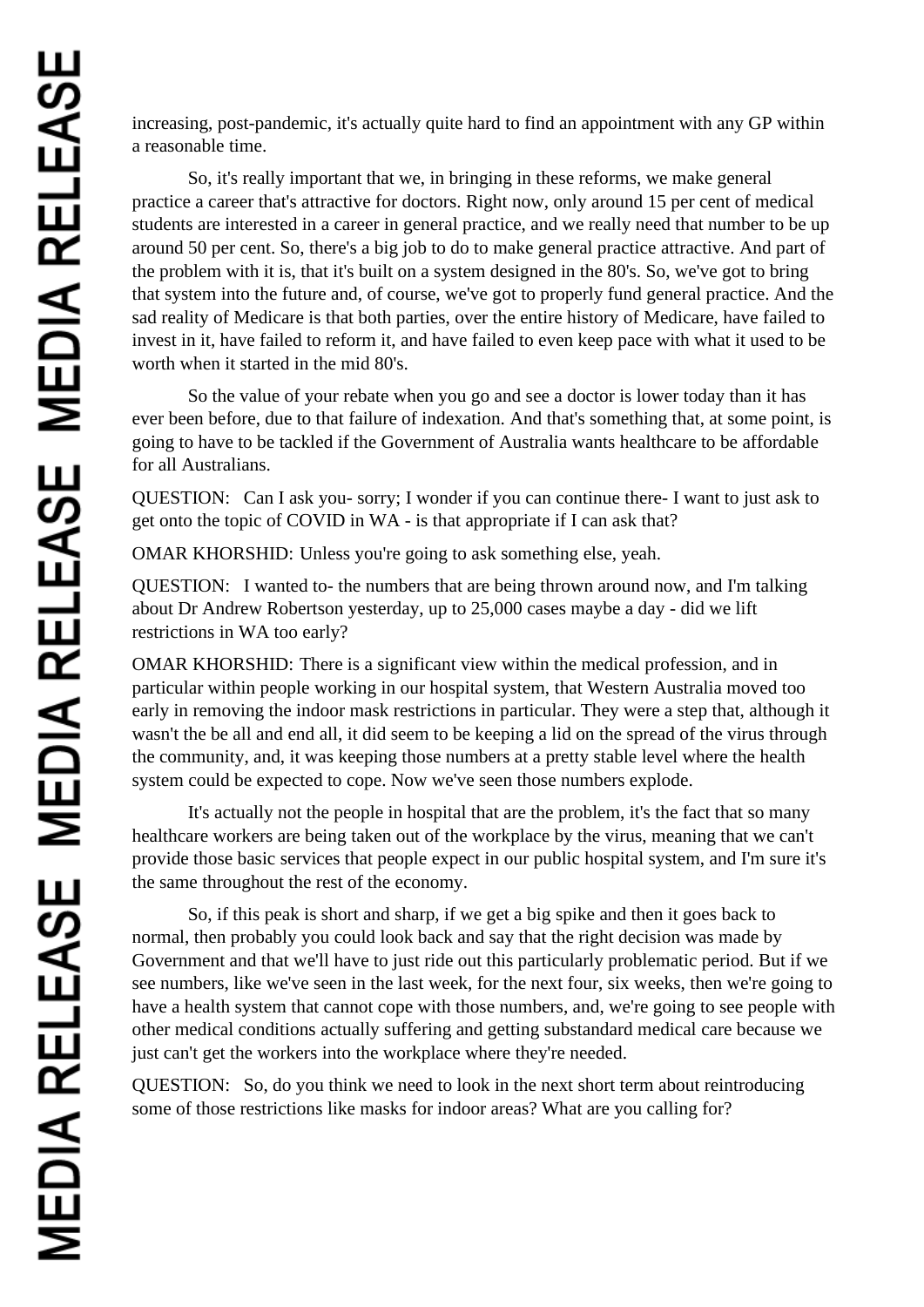OMAR KHORSHID: We're calling for the Government to respond, as they have through the pandemic, to the medical advice that they receive from Andy Robertson and the other experts in the Health Department.

The reality is, Australia has moved on. We've seen, in this election campaign that nobody wants to talk about COVID. But the virus is still here, we are not 'post-COVID', and we have to design our systems - our health systems, our public transport systems, our shopping centres - to deal with the reality of this respiratory-borne virus that is not going anywhere. If we don't do that, we will find ourselves still in this situation in months or years to come, and with a catastrophic impact on people's health, and of course, on the economy.

## QUESTION: So, DO-

OMAR KHORSHID: It's very difficult for the Government to walk back on measures when they've given people more freedom. I understand the difficulty that Mark McGowan faces, and there were calls from the medical profession to maybe keep those masks on just a little longer to make sure we were past the peak.

But this is something that we're seeing right around the country at the moment. We are- We now have the, I guess, unenviable label as having the most COVID spread in the world at the moment here in Australia, and particularly here in WA. But on the flip side, we've got to also remember that here in WA we have the lowest death rate from COVID in the world through the pandemic and I think we have to acknowledge that - even though this period now is tough, overall, the management has been very successful.

QUESTION: So you're not calling for restrictions to come back?

OMAR KHORSHID: They need to be considering the resumption of restrictions if the numbers continue to go up, and if the peak looks like it's going to be a slow peak rather than a quick peak. I think the health system will be able to cope for a couple of weeks of very high numbers, as long as we see those numbers starting to come down.

And the reality is we need a certain proportion of the population infected for those numbers to come down. That is the experience around the world, and certainly there are estimates that up to 40 per cent of Australians have already been infected by COVID. That number is lower in WA, and the grim reality is we're probably going to have to get up to those sorts of numbers before we see the peak dropping away and us being able to get back to normal.

QUESTION: Can I ask, hospitals in New South Wales are particularly under extraordinary pressure - is that being mimicked right across the country with bed blockages, ambulance ramping? And how bad is it? And what can be done to alleviate that, sort of, straight away?

OMAR KHORSHID: The situation in public hospitals right around the country is dire, and in particular, hot spots are in places like Victoria and here in Western Australia. But also there are ambulance ramping records being broken in Queensland, and there are significant issues also in New South Wales, although it generally performs better than the rest of the health systems on these measures.

The reality about ambulance ramping is that it's getting worse in every state and territory over the last few years. There is no state and territory holding its own or getting better, they are all getting worse. And of course ambulance ramping occurs because the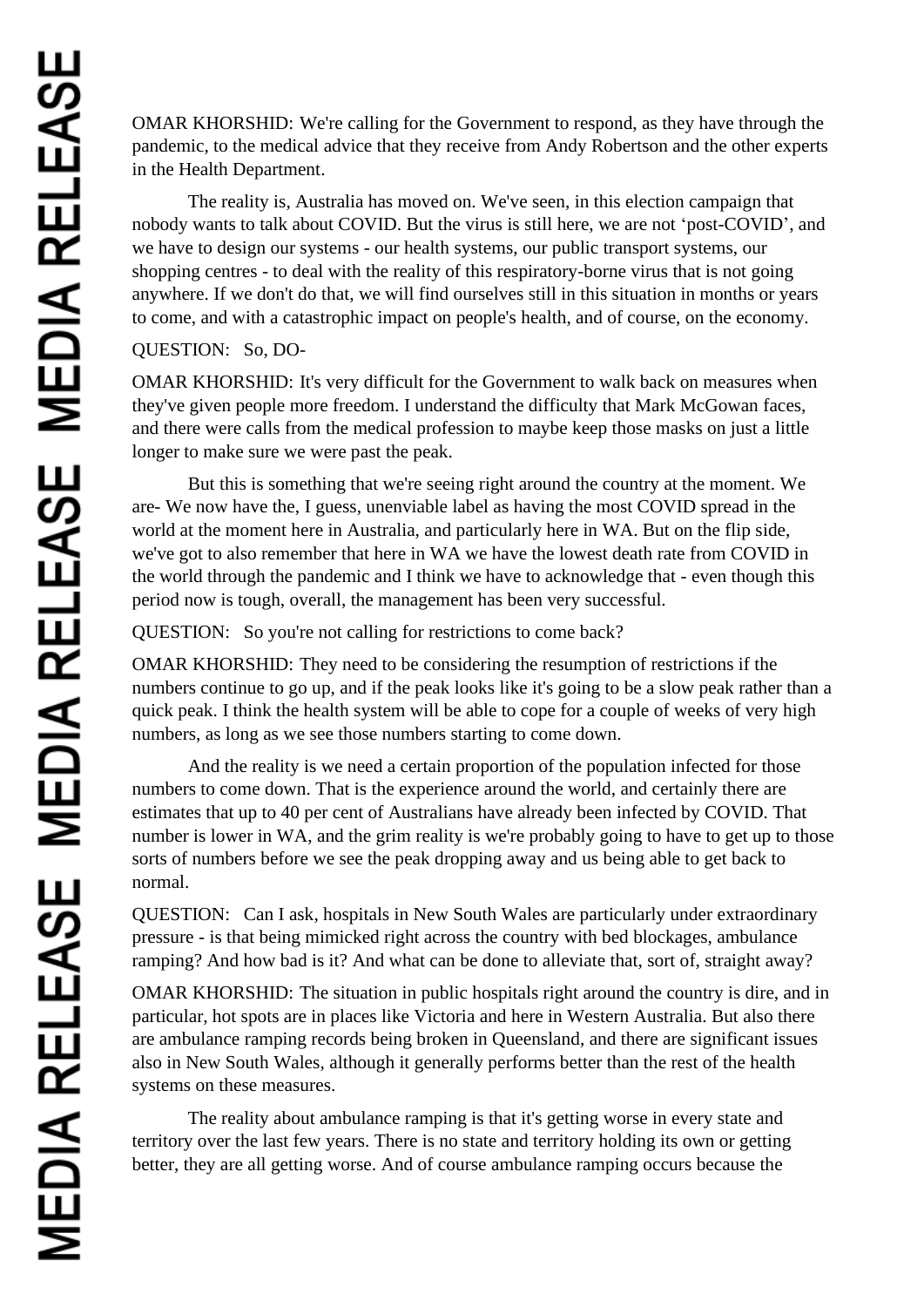hospitals are full, the hospitals are log-jammed. So the only solution to ambulance ramping is to deal with the log-jam in the hospitals, and there's no quick fix for that. That requires long term investment in capacity, some reforms. It requires a lot of money being spent. And the only level of government that has the capacity to do that is our Commonwealth Government. That's why the AMA has called for 50/50 funding and scrapping the cap on activity at our health system - this artificial cap of 6.5 per cent that, when you take into account inflation now running at 5 per cent, it just shows you there's very little headroom for our states to be able to grow their system before they have to carry the can for the entire cost of a hospital admission, and they simply can't afford that. So we need the Government to come to the party. We need both parties to accept that public hospitals are in crisis and they need a solution, recognising that the solution is going to take years to implement.

QUESTION: Many of the states blame COVID - obviously that's exacerbated the problem. But have a lot of the systems been keeping up with demand prior to closing? And are we now seeing this perfect storm of problems?

OMAR KHORSHID: We've been tracking public hospital performance for a long time and it has been declining, on average, around the country for years, well before COVID. And of course, ambulance ramping was already a crisis before COVID, including here in Western Australia, where last year when we had not a single COVID case and we had no flu epidemic, we had over 6000 hours of ramping in August, just in one month - 6000 hours. Now, when the state government came into power, that number was 1/10th of that - it was around 600.

So there's been an extraordinary explosion in ambulance ramping. It's got absolutely nothing to do with the pandemic. But we have to also acknowledge that COVID has made it worse and that COVID's not going anywhere. Our hospitals have to deal with COVID for the foreseeable future - the disruptions, the extra costs of providing services - and that that activity has got to be funded, otherwise our hospitals will be ground into the dirt and Australians who expect to be seen on time in an ED, who expect an ambulance to come and collect them are going to be disappointed. And in particular patients waiting on elective surgical waiting list for years for life changing operations are going to be waiting for years longer because, at the end of the day, the system has to focus on the sickest, and the sickest are, of course, those who come in ambulances and into the emergency department. So I'm really worried about the future of elective surgery in this country. And we are looking to our leaders, to the two parties at this election - the two major parties, one of whom is going to lead our country - we are looking for solutions, not buck passing and no more blame games.

QUESTION: Do you think today's announcement from Labor, especially the after hour care with your GP, will have any effect on easing pressure in hospitals? Or are you solely relying on the separate funding announcement?

OMAR KHORSHID: We are hopeful that reforms to general practice will help to ease the pressure on emergency departments. But these things do take time, they take years to come into effect, and of course we have a shortage of GP's out there in the community as well - so we have to be realistic. Yes, we need to reform general practice so that we can make our whole health system more sustainable, reduce the pressure on hospitals. But we also need that investment in hospitals, because they're in crisis today. You go to an emergency department anywhere around the country, it's not a pleasant place - it's not a pleasant place to work, and it's a place where your care is very likely to be delayed over what we would consider to be